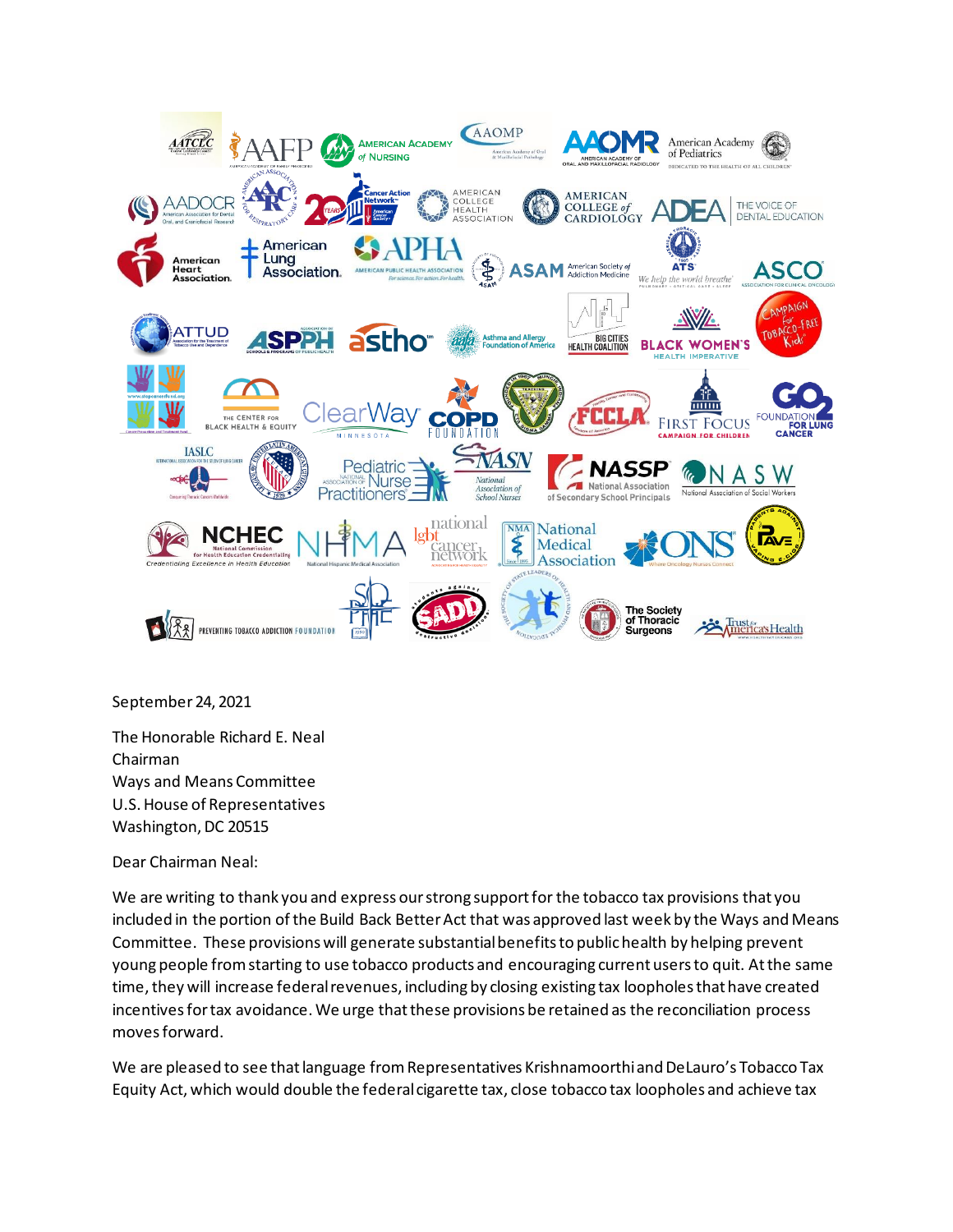parity for other tobacco products and Rep. Tom Suozzi's Protecting American Lungs Act, which was reported out of your committee and passed by the House last Congress and would impose a federal tax on e-cigarettes, is included in the package passed by the committee last week.

The evidence is clear that raising tobacco prices, including through higher taxes, is one of the most effective ways to reduce tobacco use, especially among youth, who are more sensitive to changes in price than adults. Decades of economic studies and Surgeon General reports show that significantly increasing the prices of tobacco products can reduce and prevent youth use of tobacco products. We estimate that the provision advanced by your committee that doubles the federal cigarette tax would reduce the number of adult smokers by 1.1 million in the first year and would, over time, avoid 250,000 smoking-related premature deaths. It would also prevent 507,000 kids alive today from becoming smokers, which would further reduce smoking-related disease and premature death.

Increasing tobacco taxes will also help reduce health disparities. Americans with lower levels of education and income disproportionately experience the substantial health and financial burdens of smoking. The U.S. Centers for Disease Control and Prevention, the Task Force on Community Preventive Services, and other health experts recognize that these individuals will be more likely to quit due to a tobacco tax increase. Over time nearly half of the lives saved due to smoking reductions from the most recent federal tobacco tax increase in 2009 will be among those below the poverty line.

The federal tobacco tax code has not kept up with the latest generation of tobacco products on the market. E-cigarettes, which are currently not taxed at the federal level, are by far the most popular tobacco product among youth, and the U.S. Surgeon General and the Food and Drug Administration have called youth use of e-cigarettes an "epidemic." In 2020, 3.6 million middle and high school students were currently using e-cigarettes, including 19.6 percent of high school students. In 2018, the Surgeon General called for "aggressive steps to protect our children from these highly potent products that risk exposing a new generation of young people to nicotine." A federal tax on e-cigarettes is a long overdue response to the youth e-cigarette epidemic.

Furthermore, the current federal tobacco tax code contains loopholes that have created incentives for tax avoidance. The Government Accountability Office (GAO) has highlighted how certain manufacturers have avoided paying higher taxes on roll-your-own tobacco by re-labeling the product as "pipe" tobacco, which is taxed at substantially lower rates under the current tax code. The GAO also noted that some manufacturers have avoided the higher tax rates for cigarettes and small cigars by slightly modifying their products to qualify as large cigars. The GAO estimates that federal revenues lost as a result of these two loopholes ranged from \$2.6 billion to \$3.7 billion from April 2009 through February 2014. We strongly support the provisions in the Build Back Better Act, as approved by the committee, to eliminate such tax loopholes.

We applaud your leadership in including these important provisionsin the Ways and Means Committeeapproved portion of the Build Back Better Act and urge that they be retained in the final reconciliation package. They will have a significant impact in reducing tobacco's terrible toll on our nation's health.

Sincerely,